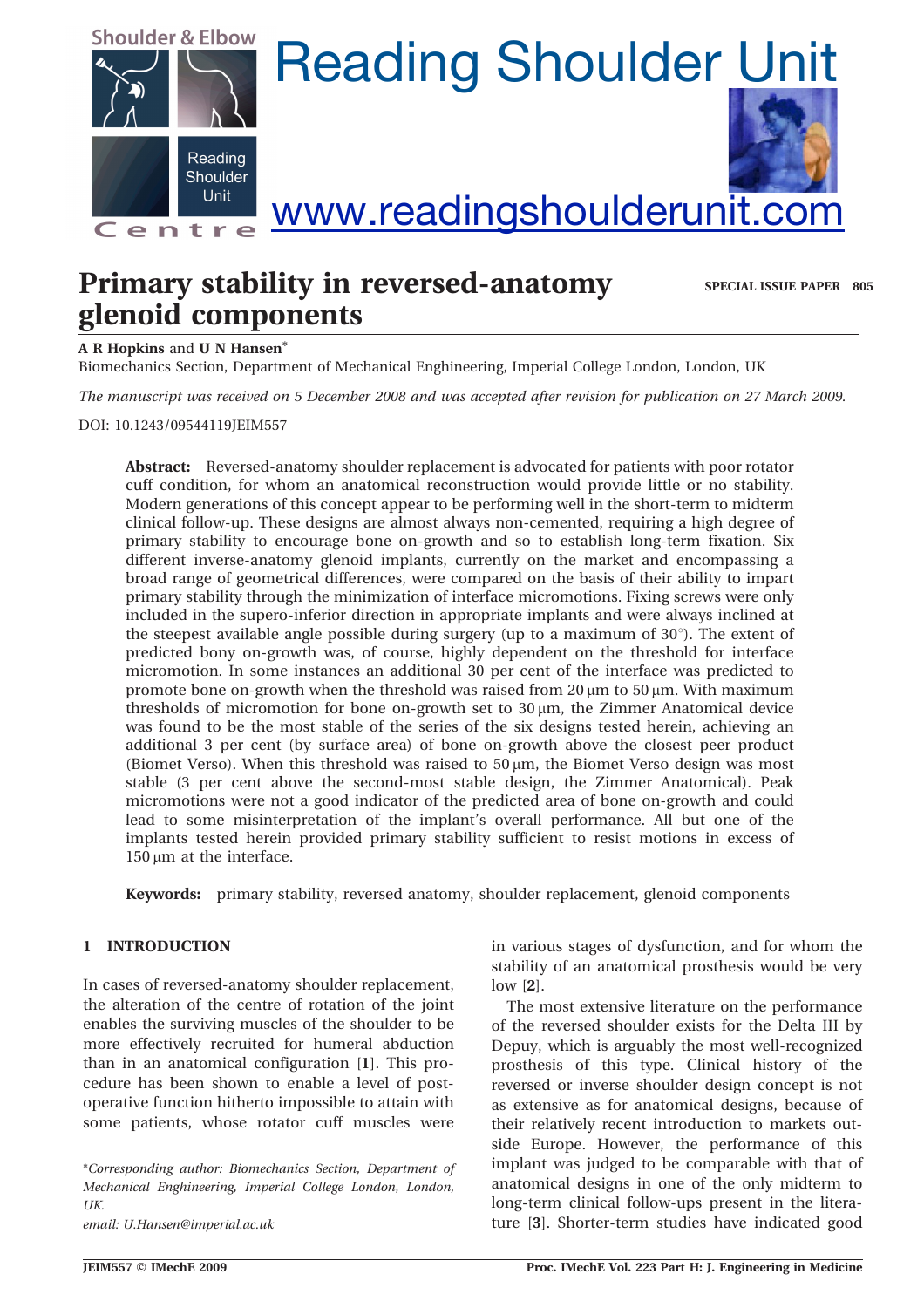performance of modern reversed designs across a sample of the spectrum of manufacturers [4–9].

In response to these positive clinical outcomes, numerous new inverse shoulder products have entered the market to address a growing surgeon demand. However, despite encouraging short-term to midterm successes, there is evidence that longterm outcomes for the reversed shoulder will not be as good. In a minimum 5 year follow-up study of 80 reversed shoulder prostheses, Guery et al. [3] identified that clear breaks in the survival curves were present at 3 and 6 years, representing both early loosening and a progressive deterioration of the functional result respectively. In the absence of extensive long-term clinical trials of all designs currently on the market, some comparison of the relative merits of each product versus a well-established benchmark (the Delta III being the natural choice because of its relatively extensive follow-up) is needed.

While anatomical glenoid components are often made from ultra-high molecular weight polyethylene and fixation is dependent on effective cementing, the preferred approach for fixing the reversed glenoid to the bone is initially through screws and press-fit, and ultimately through bone on-growth. A high degree of primary stability is required to encourage bone on-growth on to the implant, and it has been the objective of numerous computational and experimental studies to quantify the magnitude and influence of different interface motions (widely referred to as micromotions) [10–13].

The use of anchoring screws in one form or another is common among reversed glenoid components; however, other design parameters do vary between designs. These include the location of the centre of rotation with respect to the glenoid surface (referred to as lateral offset), the options for screw insertion and available arc of insertion, the distance separating the tips of the screws, and the concavity of and size of the interface. The Delta III, for example, uses a small lateral offset, up to four screws (two with a fixed inclination in the superoinferior axis and two with adjustable alignment in the anteroposterior axis), with a flattened bone– implant interface. By comparison, the Bayley–Walker prosthesis (Stanmore Orthopaedics) uses a large central screw to anchor the implant in order to achieve a stable fixation within the denser corticies.

This study will consider the relative capability of six different reversed-anatomy glenoid components to encourage bone on-growth at the bone–implant interface using finite element analysis (FEA), in an attempt to identify some broad relationships between design and primary stability.

## 2 METHODS

Experimental testing on the reversed glenoid prosthesis was presented by Harman et al. [4] for three reversed-anatomy glenoid designs currently on the market, these being the Delta III (DePuy) and two variations on the Reverse Shoulder Prosthesis (RSP) design from Encore. An earlier FEA study by the present authors and co-workers [15] simulated this experiment and demonstrated qualitative validation with the laboratory results for these three implant designs.

Computer models of the Delta III (Depuy), Anatomical (Zimmer), Bayley–Walker (Stanmore), Verso (Biomet), RSP-reduced (Encore), and RSP-neutral (Encore) reversed-anatomy glenoid components were developed, either from computer-aided design (CAD) data or reverse engineered from physical inspection, using the software packages AMIRA (Mercury Software) and MENTAT (MSC software, Palo Alto, California, USA). All prostheses consist of a spherical glenoid head of various depths, mounted on a metallic base plate. The major variables associated with the implant designs are listed in Table 1. The finite element (FE) models can be seen in Fig. 1; the meshes of the implants contained between 11 000 and 18 000 linear tetrahedral elements. Further refinement of the meshes did not influence the predictive quality of the model (in terms of micromotion). The implants were all modelled as possessing a stiffness similar to cobalt–chromium (Young's modulus, 220 GPa; Poisson's ratio, 0.3) and were linearly isotropic.

The interface between the glenoid head and the base plate was modelled as rigid for all modular implants, simulating recent efforts to eliminate disassembly in vivo, and relative motion between these parts of the glenoid implant was thus eliminated. Because more modern reverse designs have been designed to resist *in-vivo* disassembly or unscrewing, any screws that were used to anchor the implant to the bone analogue material were themselves modelled as being rigidly bonded to the implant. All screws were modelled as cylindrical structures composed of linear tetrahedra, following similar approaches presented in the literature [16]. The screws were all modelled as linear isotropic with Young's modulus equal to 110 GPa and Poisson's ratio equal to 0.3. For consistency, all screws were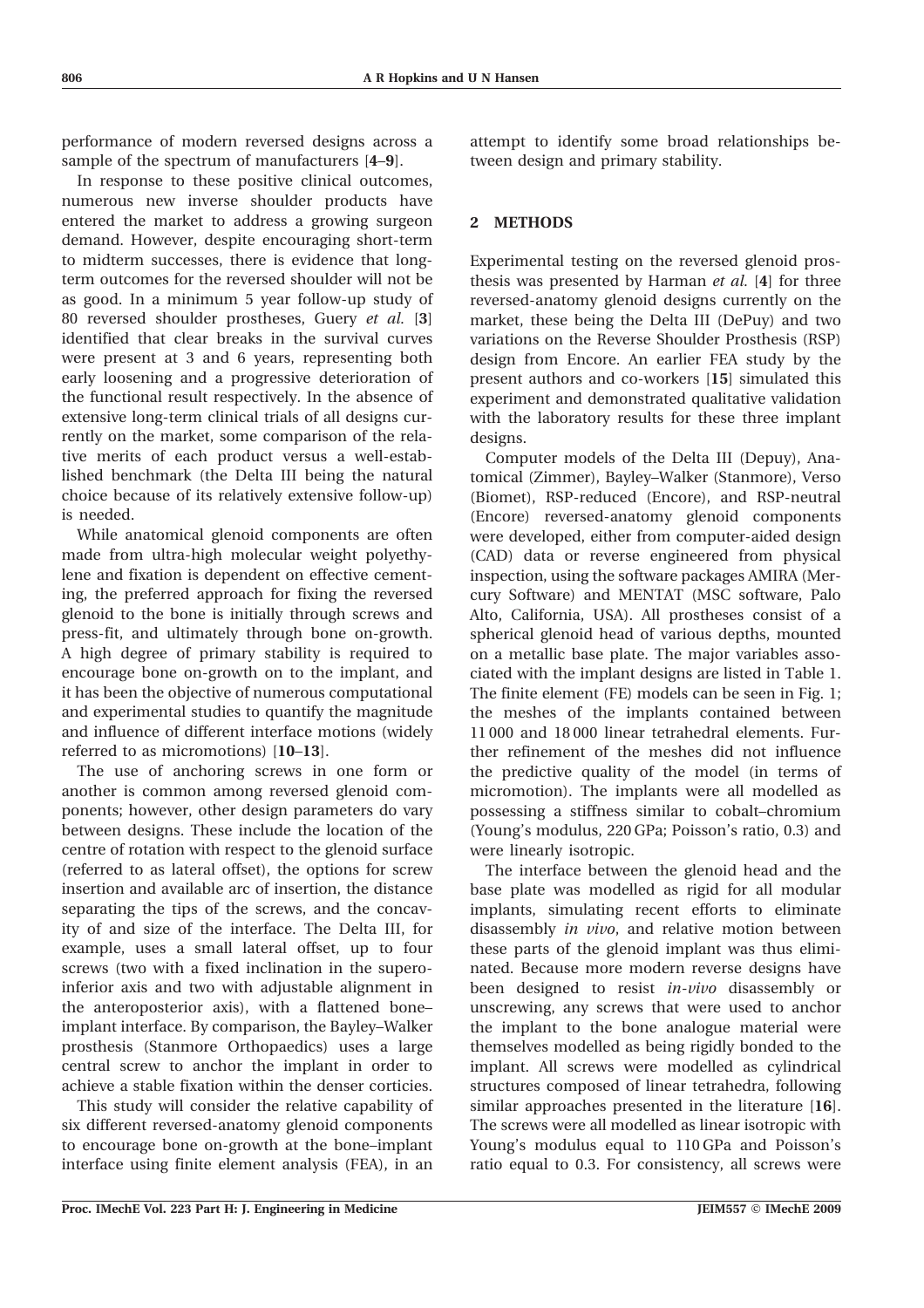| Implant                     | Central screw or peg           | Back-plate<br>shape | Surface area of<br>the back plate | Anchor<br>screws | Screw diameter<br>(mm) | Screw angle<br>$(\deg)$ | Tip-to-tip<br>screw length<br>(mm) |
|-----------------------------|--------------------------------|---------------------|-----------------------------------|------------------|------------------------|-------------------------|------------------------------------|
| Anatomical (Zimmer)         | Peg (tapered, fins)            | Convex              | Large                             | Yes              | 4.5                    | 30                      | 57                                 |
| Bayley–Walker<br>(Stanmore) | Macro screw                    | Flat                | Small                             | No               | $N/A^*$                | $N/A^*$                 | $N/A^*$                            |
| Delta III (DePuy)           | Peg (cylinder with<br>grooves) | Flat                | Large                             | Yes              | 3.5                    | 17                      | 36                                 |
| RSP-neutral (Encore)        | Screw (5 mm diameter)          | Convex              | Small                             | Yes              | 3.5                    | 30                      | 50                                 |
| RSP-reduced (Encore)        | Screw (5 mm diameter)          | Convex              | Small                             | Yes              | 3.5                    | 30                      | 50                                 |
| Verso (Biomet)              | Macro screw                    | Flat                | Large                             | Yes              | 5.0                    | 30                      | 50                                 |

Table 1 Design variables identified within range of reversed shoulder implants considered in this study

\*N/A, not applicable.



Fig. 1 FE models of the reversed-anatomy glenoid components (with screws) tested in this study: (a) Anatomical (Zimmer); (b) Bayley–Walker (Stanmore); (c) Delta III (Depuy); (d) RSPneutral (Encore); (e) RSP-reduced (Encore); (f) Verso (Biomet)

set at 30 mm in length. The different diameters and inclinations of the screws are given in Table 1.

Based on the study by Anglin et al. [17], whose work helped to quantify material characteristics for an average healthy glenoid, the implant models were 'virtually' implanted into a block of polyurethane, which possessed material qualities similar to those identified in glenoid cancellous bone  $(E_{\text{foam}} =$ 193 MPa). The technique for generating the postoperative surfaces ensures that all nodes lying on the interface between the implant, polyurethane, and screws were coincident, allowing for an accurate description of the contact between these two materials. Consideration of a discontinuous interface, as would be achieved by inaccurate bone preparation or defects, was not considered in this study.

Two different types of interface were defined within the model. All screws were modelled to possess a rigid interface with the polyurethane material bone analogue, following a similar approach reported elsewhere in the literature [16, 18]. All interfaces where the bone on-growth potential was to be considered were modelled as a Coulomb contact surface with a contact thickness of  $5 \text{ µm}$ . Sensitivity analyses identified no improvement in the predictive power of the modelling with further reduction to this contact thickness. The relative motion between coordinate matched nodes lying on the interface between the implant and the polyurethane were assessed during the analyses.

Bone on-growth is reliant on the minimization of interface micromotions across the bone–implant interface. The threshold for achieving good-quality bone on-growth has been reported to vary from  $20 \,\mu m$  to  $50 \,\mu m$  [12, 19], with fibrous tissues forming above roughly  $150 \mu m$  [10, 12]. Results will be presented in  $10 \mu m$  steps to indicate the capability of the bone to impart primary stability under conservative  $(20-30 \,\mu m)$  and optimistic  $(40-50 \,\mu m)$ thresholds.

Following Harman et al. [14] an axial point load of 756 N was applied to the centre of the surface of the spherical glenoid head, and an additional load of 756 N was then applied vertically, giving a resultant force of 1070 N. The magnitude of this loading was derived originally by Anglin et al. [20]. An example of the final FE model with applied loading can be seen in Fig. 2. All faces of the polyurethane block, apart from that which has the glenoid component inserted, were fully constrained against displacement.

## 3 RESULTS

Alterations to the coefficient of friction did not significantly affect the stability of the implant–bone interface, suggesting that the influences of geometry and screws were the most dominant factors. No further consideration of this will therefore be presented. Peak micromotions captured at the implant–bone interface during loading are presented in Fig. 3. The percentages of the implant–bone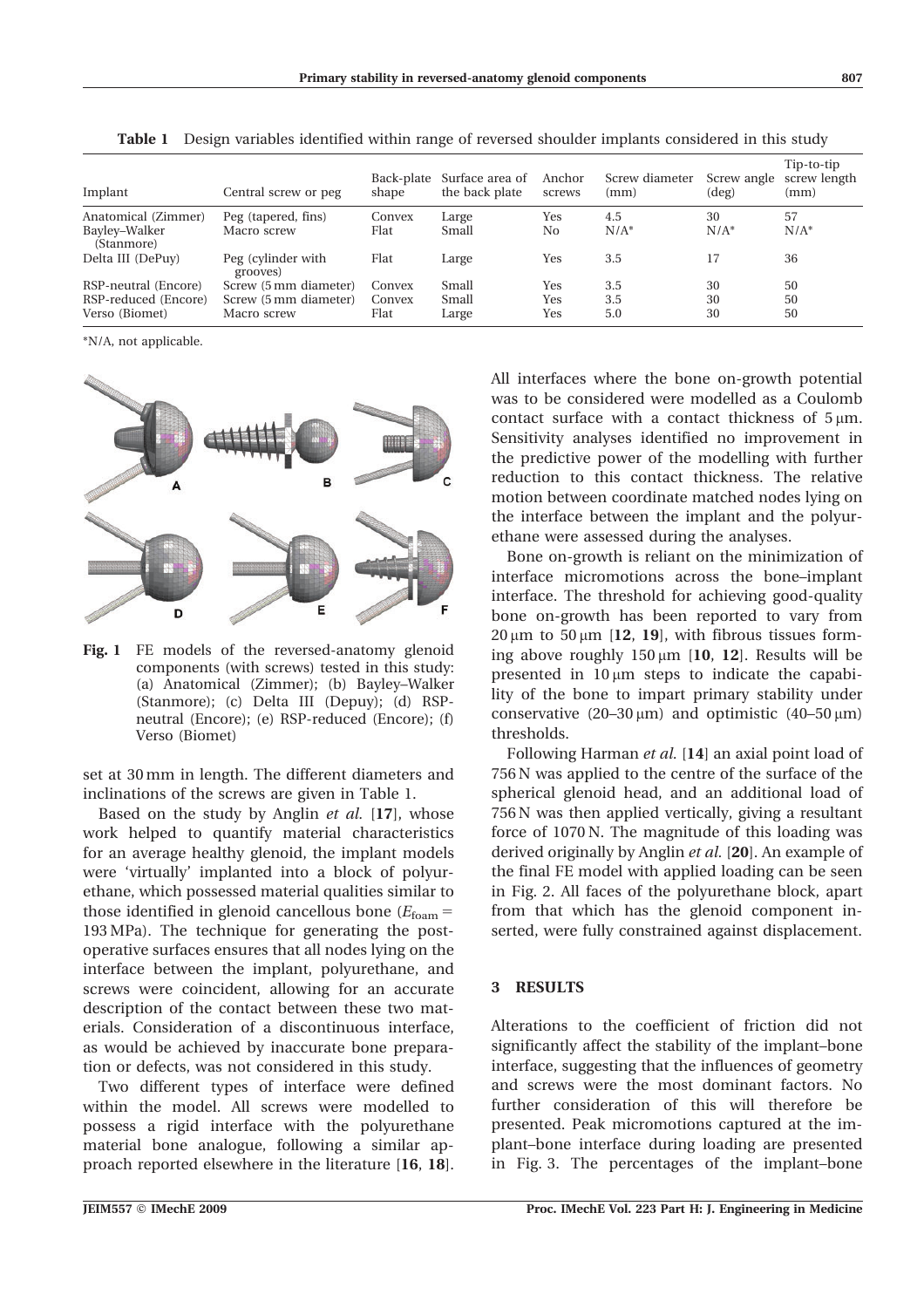

Fig. 2 The completed FE model of the reversedanatomy glenoid component inserted into a polyurethane bone analogue



Fig. 3 Peak micromotions observed at the interface between the implant and polyurethane

interface predicted to promote bone on-growth for various thresholds of the critical level of permitted micromotion for bone on-growth are presented in Fig. 4. Figure 5 presents contour maps of the distribution of interface micromotions for each design.

# 4 DISCUSSION

Using FEA, an investigation was undertaken to determine the capability of six existing glenoid devices to resist interface motions under loading. FEA predictions were broadly validated in an earlier study and the methodology has been repeated in this study [15]. The predicted extent of bony on-growth was dependent on the maximum permitted interface micromotion, and in some instances an additional 30 per cent of the interface was predicted to promote bone on-growth when the threshold was raised from





Fig. 4 Percentages of implant–bone analogue interfaces determined to achieve bone on-growth versus the applied threshold for interface micromotion



Fig. 5 Distribution of interface micromotions observed at peak loading

 $20 \mu m$  to  $50 \mu m$ . When the maximum threshold for micromotion that would still permit bone on-growth was set to  $20 \mu m$  or  $30 \mu m$ , the Zimmer Anatomical device was found to be the most stable of the series of the six designs tested herein, achieving up to an additional 8 per cent (by surface area) of bone on-growth above the closest peer product (Biomet Verso). When this threshold was raised to  $40 \mu m$ , the Biomet Verso design was most stable (3 per cent above the second-most stable design, the Zimmer Anatomical). The Encore RSP designs showed the greatest benefit from an increased threshold for bone on-growth, where raising the threshold from  $20 \mu m$  to  $50 \mu m$  increased the area of predicted bone on-growth by approximately 40 per cent for both designs.

Comparing the peak micromotions presented in Fig. 3 with the percentages of the interface predic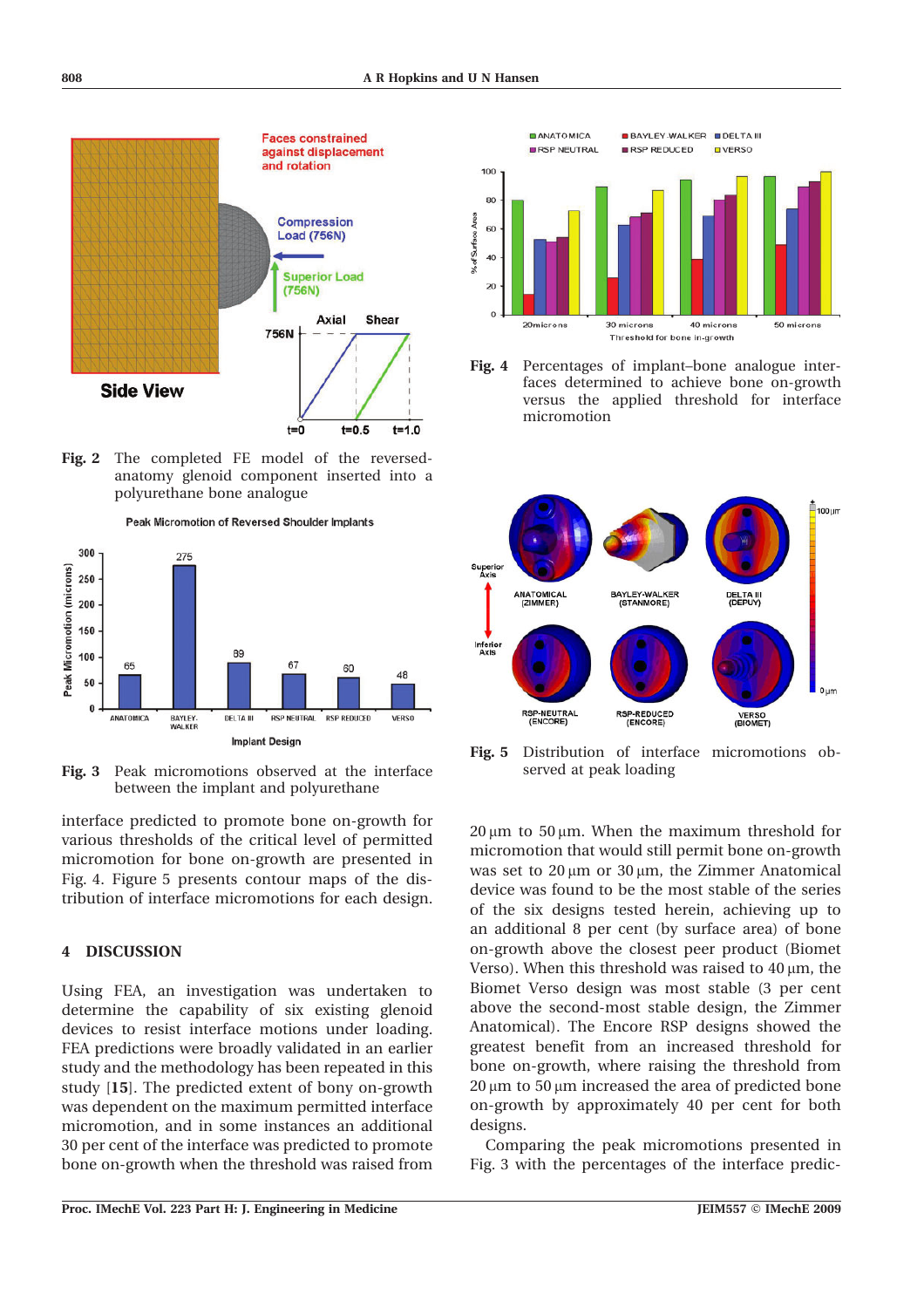ted to achieve bone on-growth as shown in Fig. 4 emphasizes the fact that consideration of the entire interface motion pattern is necessary to capture the overall stability of the implant with respect to the bone. For example, peak resultant micromotions with the Verso and RSP-reduced devices were lower than those of the Anatomical design  $(48 \mu m)$  and  $60 \mu m$  versus  $65 \mu m$ ). However, a combination of the convex geometry and more widely spaced screw tips of the latter appeared to contribute to enabling a greater percentage of the interface to lie below  $30 \mu m$ of relative micromotion, increasing the potential for bone on-growth.

Peak micromotion predictions, as well as the percentage of the interface existing outside of the 'safe zone' of, even optimistically, less than  $50 \mu m$ , were notably higher in the Bayley–Walker design, the only prosthesis that did not make use of peripheral anchoring screws.

While several glenoid devices tested in this study have the capacity for additional screws to be used to provide extra anchorage options (four holes for the Delta III and RSP designs, and six for Verso), minimal or compromised bone stock can limit the incidence of their actual use. For the purposes of this study a worst-case analysis (where the glenoid would be too small to accommodate anything other than the superior and inferior screws) was considered a fair judge of the relative product performance. For the Delta III and RSP designs, anchoring screws of diameter 3.5 mm are used, whereas for the Anatomical and Verso designs diameters of 4.5 mm and 5 mm respectively are used. Increasing the effective surface area of the screws has been shown to correlate with an increase in stability of the fixation [15], and the relative stability of the Anatomical and Verso designs could be attributed in part to this design feature. A small investigation into the influence of screw thickness suggested that a 30 per cent increase in diameter would, in some cases, result in up to 10 per cent extra of the fixation lying below the uppermost threshold for the bone on-growth tested herein  $(50 \,\mu m)$ . However, the problem with this particular design feature is that by increasing the diameter of the screws used in surgery, the volume of bone within which the screw can be 'safely' anchored, without perforating the corticies and endangering surrounding anatomy, is reduced. An investigation is currently under way to evaluate the optimal screw thickness that can be used in the reversed shoulder, attempting to achieve a balance between screw size, bone quality, and insertion angle across a range of scapular geometries.

The lateral offset of the glenoid sphere has been discussed in the literature [2, 14, 21], and the impact that this has on the potential for bone on-growth can be inferred to some extent from the results presented herein. The RSP-neutral and RSP-reduced designs differ only in the distance of the glenoid centre of rotation with respect to the glenoid surface. In the latter, the medialization of this centre of rotation led to a consistent increase in predicted bone on-growth area of between 1 per cent and 4 per cent. However, the differences in the lateral offsets do not appear to correlate strongly with the predicted interface micromotions, suggesting that this design feature is not solely responsible for the primary stability.

Drawing parallels between the results presented herein and those observed clinically is difficult, as a myriad of associative factors contribute to a loosened prosthesis, and isolating precisely the root cause of a failure can often be difficult. The overall performance of the Delta III from Depuy, considered to be the benchmark device in this prosthesis line, was found to be acceptable under conditions of aggressive loading as tested within this study, from the perspective of interface micromotion. This corresponds broadly to clinical data which suggest that survival and functional results with this product can compare favourably with the anatomical glenohumeral reconstruction [3]. The performance of the RSP designs from Encore was also predicted to be of a similar standard to the Delta III, which is also borne out by clinical follow-up [5]. At most only short-term and small-patient-sample-size clinical follow-up was found for the other designs [6], and so, without more exhaustive clinical histories (which should be published over coming years), direct comparisons with clinical data are not possible at this stage in the history of the reversed shoulder. However, based on the results of this study, it appears that the Anatomical and Verso designs offer the highest degree of overall stability of any of the six prostheses tested, and so the Zimmer or Biomet designs should provide for comparable or enhanced long-term fixation compared with the benchmark Delta III.

While the cumulative effect of each design's beneficial and detrimental features is shown through the relative comparison of the bone on-growth potential presented in Fig. 4, isolating entirely the most effective and/or dominant features of the devices was beyond the scope of this work. However, some qualified statements can be made.

1. Prostheses which are fixed into the bone using steeply inclined screws will be more stable than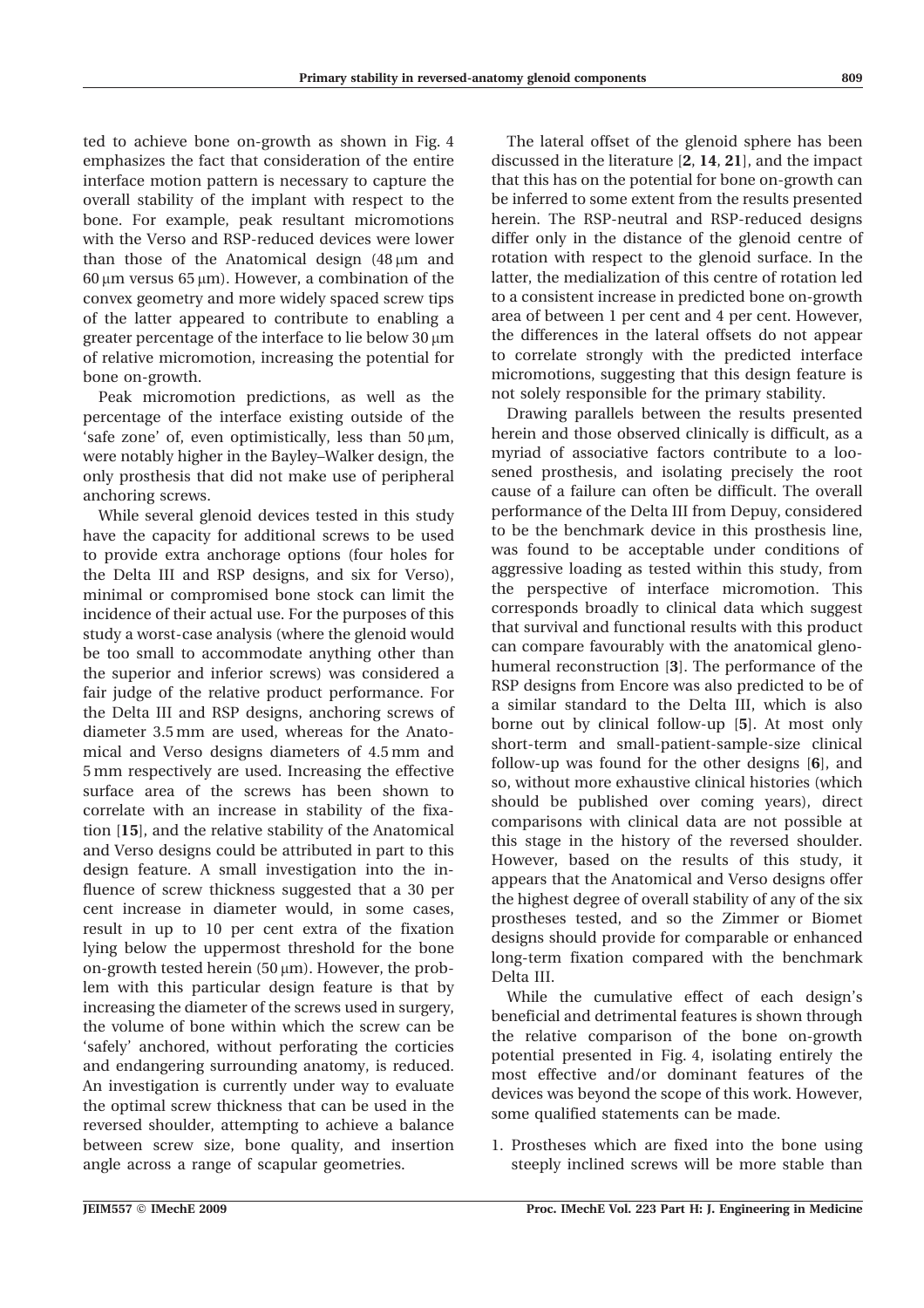those anchored with shallower screws, which in turn are more stable than implants without anchoring screws.

- 2. Thicker screws appear to stabilize the implant with respect to the bone and should therefore promote bone on-growth. However, the extent of this effect is not quantified herein, and the benefits of thicker screws may be mitigated by a reduction in the arc of 'safe' insertion angle and screw length.
- 3. A convex fixation interface will enable the screws to be placed further apart than a flat interface, and this will in turn provide greater mechanical resistance to interface motion.
- 4. A larger implant surface area should provide a greater overall resistance to interface micromotion than a smaller implant would.

There are some limitations to the predictive power of the modelling approach employed within this study, which should be highlighted and discussed.

- 1. The use of a homogeneous bone material block negates the benefits of a denser cortex, into which the devices with central or anchoring screws would ideally achieve capture [22, 23]. As the orientation and depth of the screws, as well as the alignment of the implants, will be patient specific and therefore difficult to control in terms of a comparative analysis, for the purposes of this study a consistent 'bone' material was used.
- 2. Detailed loading data for the inverse anatomy shoulder remain limited and are likely to be highly influenced by both the patient and also the success of the surgery in terms of alignment and position. As such, standardizing the loads in the current study to negate the effects of patientspecific anatomy, muscle condition, or surgical accuracy was considered an acceptable simplification to provide comparison between the designs.
- 3. Given that this series of FEAs was a non-linear contact, the boundary conditions at the interfaces must be discussed. The interfaces between the screws and the implant were modelled as rigid, as was the interface between the glenoid sphere and the base plate. This is based on the assumption that the implants themselves are designed to withstand disassembly in vivo. While the approach used herein is a simplification of the real mechanical environment, where screws can in theory become loose with respect to the implant owing to hardware failure, it was considered acceptable in the context of this study as

insufficient data for each product's capability to withstand disassembly are available at this time.

4. The use of non-manufacturer-specific material properties for each glenoid component, and also each screw, is a limitation as it does not account for different approaches to material treatment and manufacture. Detailed information regarding the material properties of each competitor's metals is generally limited to internal reports and was not readily available in the literature. However, given that these stiff materials are implanted within a relatively soft bone substitute material, it is reasonable to assume that the critical material properties that will influence the interface behaviour are those of the polyurethane.

A further possible limitation to this type of study that should be considered is the use of a single threshold for determining the potential for bone ongrowth. While the protocol used in this study is an accepted approach that has been presented in numerous publications, bone is itself an inhomogeneous and anisotropic material whose response to mechanical stimulus is dictated by the direction, magnitude, and amplitude of loading; therefore, the same may be true of its response to interface micromotions. Currently, these interface motions are resolved so as not to consider the bone's potentially differing response to shearing or separating motions (i.e. sliding or gap forming), mainly owing to an absence of appropriate experimental data on which to base any computational modelling. Some pilot investigations by the present authors into the effect of varying the thresholds for bone ongrowth under shearing or separating micromotions highlighted the fact that this could be an important consideration for future studies in this field, and further work to clarify whether the bone response is conditional upon the direction of relative interface motion is needed.

## 5 CONCLUSIONS

FE models of a series of six reversed shoulder glenoid components were tested to assess their relative response to superior shear loading when the implants were anchored within a bone substrate. The cumulative effect of each design's beneficial and detrimental features is shown through the relative comparison of the bone on-growth potential, which is assessed through the relative motion of the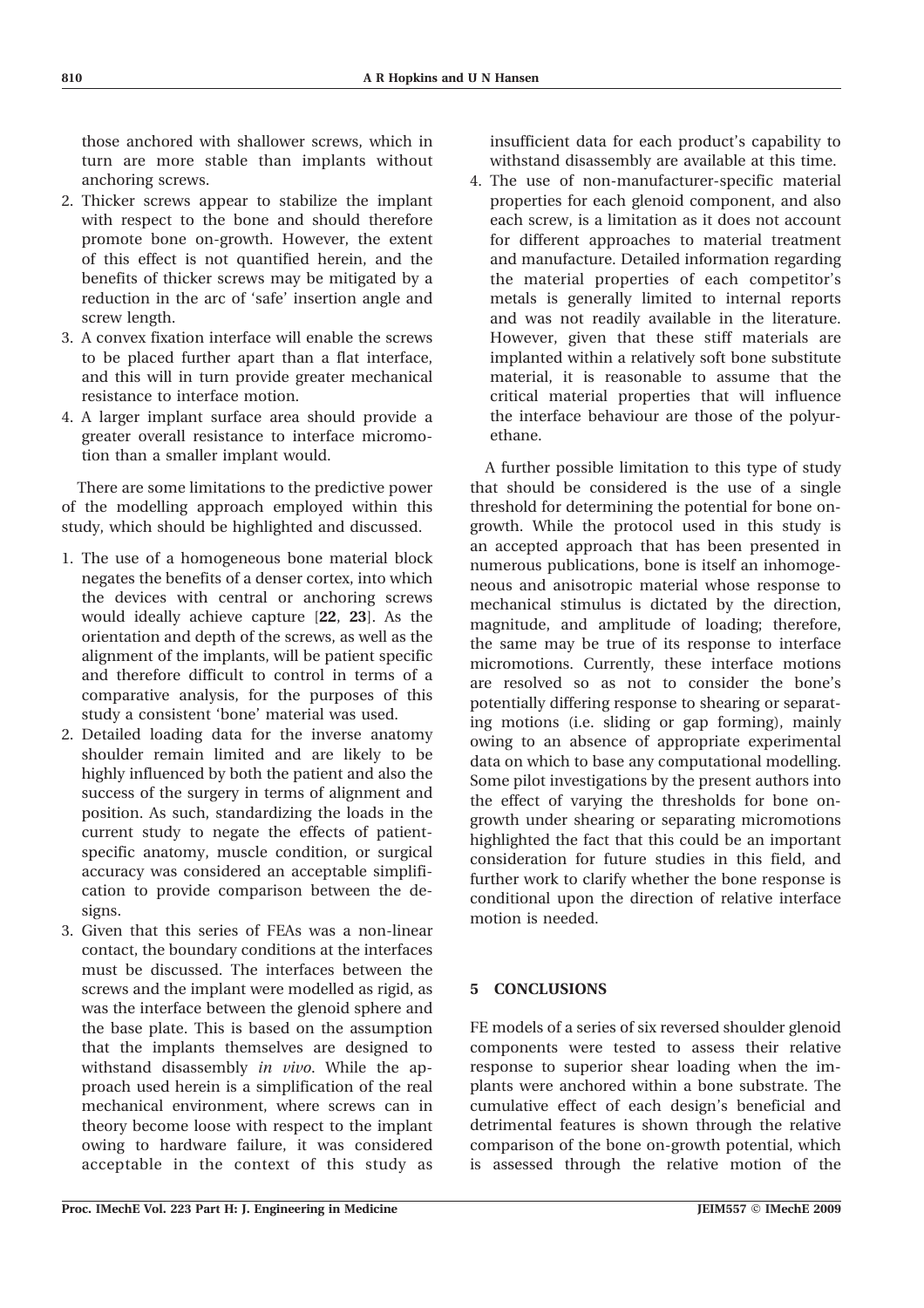implant and polyurethane foam at the interface. Peak micromotions did not fully explain the behaviour of the whole interface, and an analysis of the surface area exposure to micromotions is suggested to be more representative. Implants anchored using steeply inclined screws appear to be more resistant to relative motions at the interface. Thicker screws appear to stabilize the implant with respect to the bone; however, this benefit may be mitigated by a reduction in how safely a thicker screw can be inserted without risking intra-operative bone fracture. A convex fixation interface enables the screws to be placed further apart than a flat interface, which will in turn provide greater mechanical resistance to interface motion. A larger implant surface area can provide a greater overall resistance to interface micromotion than a smaller implant would.

## ACKNOWLEDGEMENT

The authors would like to thank the Arthritis Research Council for their financial support of this project.

## **REFERENCES**

- 1 Mahfouz, M., Nicholson, G. P., Komistek, R., Hovis, D., and Kubo, M. *In vivo* determination of the dynamics of normal, rotator cuff-deficient, total, and reverse replacement shoulders. J. Bone Jt Surg. Am., 2005, 87, 107–113.
- 2 De Wilde, L. F., Audenaert, E. A., and Berghs, B. M. Shoulder prostheses treating cuff tear arthropathy: a comparative biomechanical study. J. Orthop. Res., 2004, 22, 1222–1230.
- 3 Guery, J., Favard, L., Sirveaux, F., Oudet, D., Molé, D., and Walch, G. Reverse total shoulder arthroplasty: survivorship analysis of eighty replacements followed for five to ten years. J. Bone Jt Surg. Am., 2006, 88, 1742–1747.
- 4 De Buttet, M., Bauchan, Y., Capon, D., and Delfasse, J. Grammont shoulder arthroplasty for osteoarthritis with massive rotator cuff tears – report of 71 cases. J. Shoulder Elbow Surg., 1997, 6, 197.
- 5 Frankle, M., Siegal, S., Pupello, D., Saleem, A., Mighell, A., and Vasey, M. The Reverse Shoulder Prosthesis for glenohumeral arthritis associated with severe rotator cuff deficiency: a minimum two-year follow-up study of sixty patients. J. Bone Jt Surg. Am., 2005, 87, 1697–1705.
- 6 Levy, O. The Verso Shoulder bone preserving reverse geometry shoulder system – preliminary results. Presented at the International Congress on Surgery of the Shoulder (ICSS), Salvador, Bahia, Brazil, 16–20 September 2007.
- 7 Rittmeister, M. and Kerschbaumer, F. Grammont reverse total shoulder arthroplasty in patients with rheumatoid arthritis and non-reconstructible rotator cuff lesions. J. Shoulder Elbow Surg., 2001, 10, 17–22.
- 8 Sirveaux, F., Favard, L., Oudet, D., Huquet, D., Walch, G., and Molé, D. Grammont inverted total shoulder arthroplasty in the treatment of glenohumeral osteoarthritis with massive rupture of the cuff: results of a multicentre study of 80 shoulders. J. Bone Jt Surg. Br., 2004, 86, 388–395.
- 9 Sonanis, S. V., Bhasin, N., Smith, B. C., Burbridge, J., and Chadwick, C. J. Short term results of the Bayley–Walker fixed fulcrum total shoulder replacement. In Proceedings of the British Elbow and Shoulder Society, London, UK, 28–29 June 2001; in J. Bone Jt Surg. Br., 2002, 84(Suppl. II), 195.
- 10 Abrahamsson, I., Berglundh, T., Linder, E., Lang, N. P., and Lindhe, J. Early bone formation adjacent to rough and turned endosseous implant surfaces: an experimental study in the dog. Clin. Oral Implants Res., 2004, 15, 381–392.
- 11 Pilliar, R. M., Lee, J. M., and Maniatopoulos, C. Observations on the effect of movement on bone ingrowth into porous-surfaced implants. Clin. Orthop. Related Res., 1985, 208, 108–113.
- 12 Viceconti, M., Pancanti, A., Dotti, M., Traina, F., and Cristofolini, L. Effect of the initial implant fitting on the predicted secondary stability of a cementless stem. Med. Biol. Engng & Comput., 2004, 42, 222–229.
- 13 Won, C. H., Hearn, T. C., and Tile, M. Micromotion of cementless hemispherical acetabular components. J. Bone Jt Surg. Br., 1995, 77, 484–489.
- 14 Harman, M., Frankle, M., Vasey, M., and Banks, S. Initial glenoid component fixation in 'reverse' total shoulder arthroplasty: a biomechanical evaluation. J. Shoulder Elbow Surg., 2005, 14, 162–167.
- 15 Hopkins, A. R., Hansen, U., Bull, A. M. J., Emery, R., and Amis, A. Fixation of the reversed glenoid component. J. Shoulder Elbow Surg., 2008, 17, 974–980.
- 16 Alonso-Vázquez, A., Lauge-Pedersen, H., Lidgren, L., and Taylor, M. Initial stability of ankle arthrodesis with three-screw fixation. A finite element analysis. Clin. Biomech., 2004, 19, 751–759.
- 17 Anglin, C., Tolhurst, P., Wyss, U. P., and Pichora, D. R. Glenoid cancellous bone strength and modulus. J. Biomech., 1999, 32, 1091–1097.
- 18 Hsu, J. T., Lai, K. A., Chen, Q., Zobitz, M. E., Huang, H. L., An, K. N., and Chang, C. H. The relation between micromotion and screw fixation in acetabular cup. Comput. Meth. Programs Biomed., 2006, 84, 36–41.
- 19 Jasty, M., Bragdon, C. R., Dennis, B., O'Connor, D., Lowenstein, J. D., and Harris, W. H. In vivo skeletal responses to porous-surfaced implants subjected to small induced motions. *J. Bone Jt* Surg. Am., 1997, 79, 707–714.
- 20 Anglin, C., Wyss, U. P., and Pichora, D. R. Glenohumeral contact forces. Proc. IMechE, Part